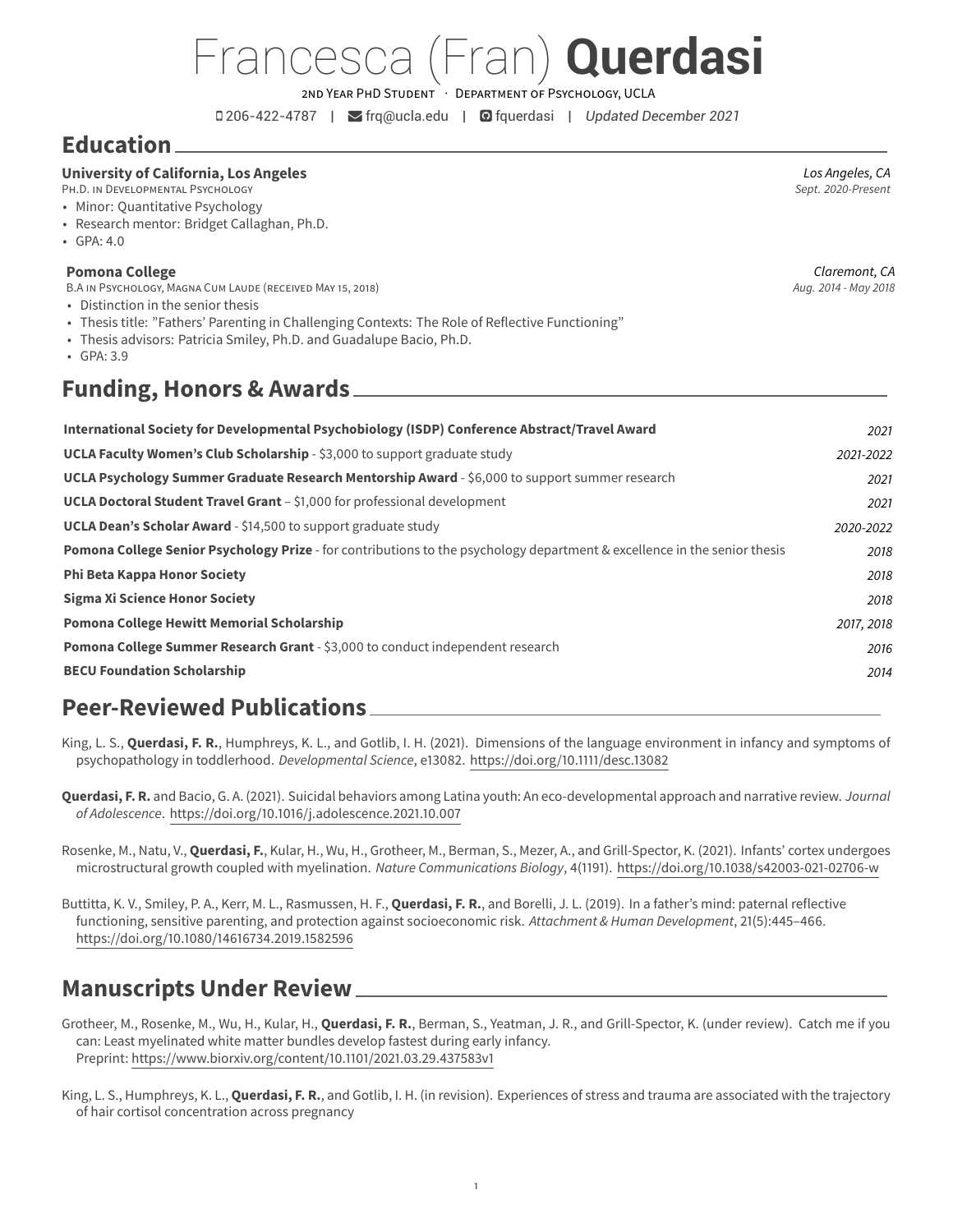Humphreys, K. L., Dennis, E. L., King, L. S., **Querdasi, F. R.**, Segarra, J. R., Sisk, L. M., Camacho, M. C., and Gotlib, I. H. (in revision). Maternal stress and infant amygdala volume: Exploring the specificity of preconception, prenatal, and postnatal stress

### **Manuscripts In Preparation**

**Querdasi, F. R.**, Meaney, M. J., Karnani, N., Broekman, B., Yap-Seng, C., Gluckman, P. D., Daniel, L. M., Yap, F., Eriksson, J. G., and Callaghan, B. L. (in preparation). Intergenerational adversity exposure, gut microbiota composition, and psychopathology symptoms in early childhood

### **Presentations**

- <sup>+</sup>Chu, K. A., **Querdasi, F. R.**, Towner, E., Taylor, E., and Callaghan, B. L. (2021, November). *The Role of Parent-Child Interaction in Emotional Processing, Alexithymia, and Mental Health*. Poster presented at the 54th Annual Meeting of the International Society for Developmental Psychobiology, Chicago, IL
- **Querdasi, F. R.**, Meaney, M., Karnani, N., Broekman, B., Yap-Seng, C., Gluckman, P., Daniel, L. M., Yap, F., Eriksson, J., and Callaghan, B. L. (2021, November). *Intergenerational Adversity Exposure & Gut Microbiota Composition in Early Childhood*. Posted presented at the 54th Annual Meeting of the International Society for Developmental Psychobiology, Chicago, IL
- **Querdasi, F. R.** (2021, May). *Intergenerational Adversity Exposure & Gut Microbiota Composition in Young Childhood*. Research talk presented at the Developmental Psychology Research Forum, ULCA
- **Querdasi, F. R.** (2021, February). *Stress & Gut Microbiome Development in Early Childhood*. Research talk presented at the Social and Affective Neuroscience Area Meeting, Prospective Students' Weekend, UCLA
- Natu, V., Rosenke, M.,**Querdasi, F. R.**, Kular, H., Wu, H., Grotheer, M., Berman, S., Mezer, A., and Grill-Spector, K. (2021, January). *Cortex Exhibits Microstructural Tissue Growth that Proceeds Hierarchically Across Visual Processing Streams During the First 6 Months of Human Life*. Poster presented at the Virtual Society for Neuroscience Meeting
- Grotheer, M., Rosenke, M., Wu, H. Kular, H., **Querdasi, F. R.**, Natu, V., Y. J. R., and Grill-Spector, K. (2021, January). *Catch Me if You Can: Least Myelinated White Matter Bundles Develop Fastest During Early Infancy*. Poster presented at the Virtual Society for Neuroscience Meeting
- King, L. S., Humphreys, K. L., Dennis, E. L., **Querdasi, F. R.**, Segarra, J. R., and Gotlib, I. H. (2020, May). *Sex-dependent Associations of Cortisol Reactivity with Hippocampal Volume at age Six Months*. Poster presented at the The Social and Affective Science Society Meeting, Santa Barbara, CA
- <sup>+</sup>Lopez-Alvarez, N., Rosenke, M.,**Querdasi, F.**, Rezai, A., Estrada, C., Wu, H., and Grill-Spector, K. (2019, August). *Gyrification of the Human Brain Continues Postnatally*. Poster presented at the Stanford Summer Poster Conference, Stanford, CA
- **Querdasi, F. R.**, King, L. S., Humphreys, K. L., and Gotlib, I. H. (2019, May). *Antenatal Depressive Symptoms are Associated with the Trajectory of Hair Cortisol Concentration Across Pregnancy*. Poster presented at the Society of Biological Psychiatry Annual Meeting, Chicago, IL
- **Querdasi, F. R.**, King, L. S., Humphreys, K. L., and Gotlib, I. H. (2019, March). *Infant and Mother Cortisol Responses to the Still-Face Procedure*. Poster presented at the Society for Research on Child Development Biennual Meeting, Baltimore, MD
- Blackard, B., Smiley, P., **Querdasi, F.**, Scharlach, K., and Borelli, J. (2018, August). *Girl (disem)Power: Person Praise and Conditional Regard Predict Fixed Mindset in School-Age Girls*. Poster presented at the 126th Annual Convention of the American Psychological Association, San Francisco, CA
- Partington, L., Pedroza, M., <sup>∗</sup>**Querdasi, F.**, Smiley, P., Borelli, J., and Doan, S. (2018, April). *Basal and Stress-Induced Physiological Indices of Emotion Regulation in Early Adolescents*. Poster presented at the Society for Research on Adolescence Biennial Meeting, Minneapolis, MN
- Hecht, H., Pedroza, M., \*Querdasi, F., \*Scharlach, K., and Smiley, P. (2017, August). *Maternal Predictors of Poorer Self-Regulation in Toddlers*. Poster presented at the Pomona Summer Research Program Poster Conference, Claremont, CA
- **Querdasi, F.**, Heleniak, C., McLaughlin, K., and Borelli, J. (2016, August). *The Roles of Emotion Reactivity and Regulation in Adolescent Sensitivity to Peer Rejection*. Poster presented at the Pomona Summer Research Program Poster Conference, Claremont, CA
- ∗ *indicates presenting author when not first author;* <sup>+</sup> *indicates mentee author*

## **Pre-Registrations of In-Progress Studies**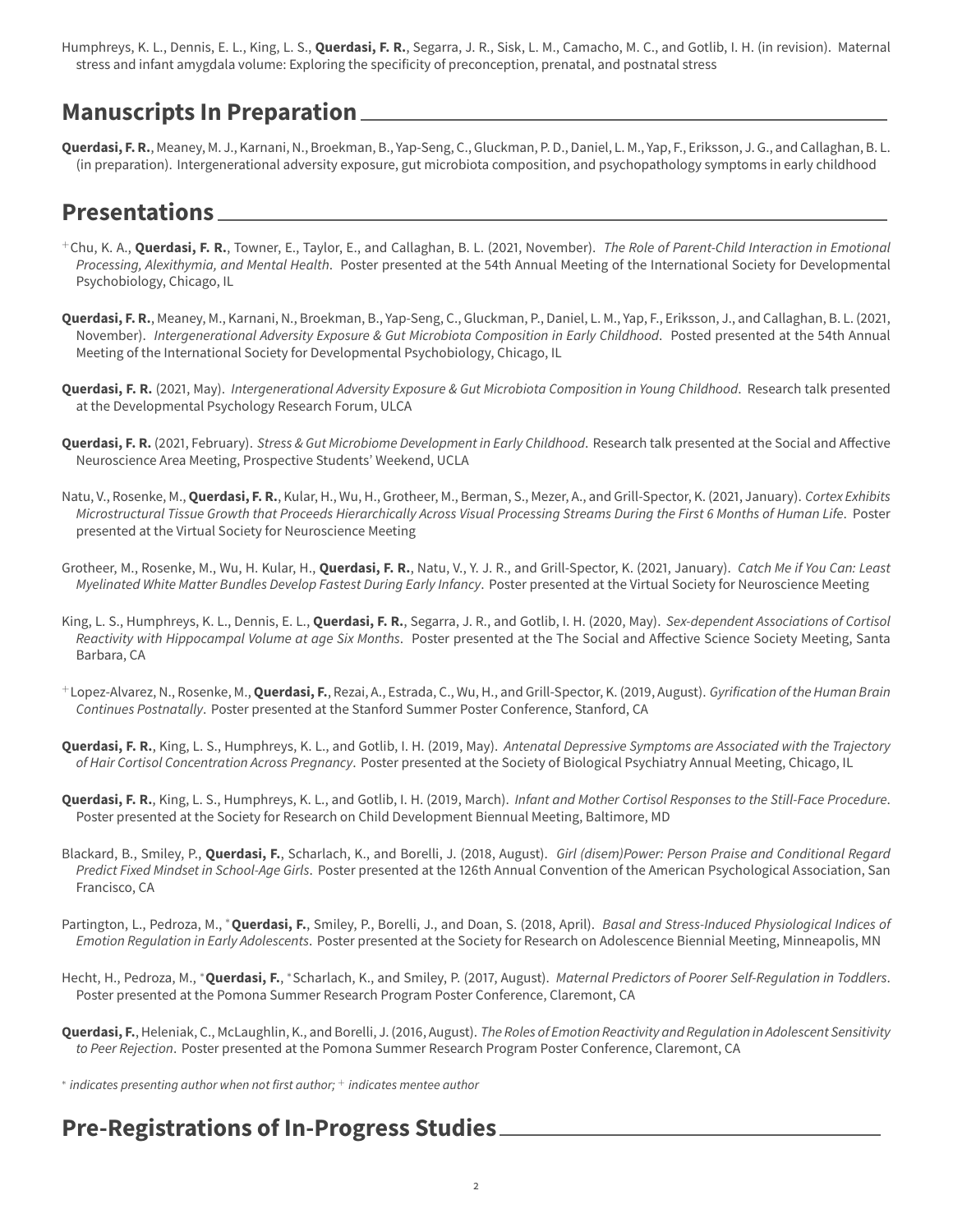## **Research Experience**

### **UCLA Department of Psychology**

[Brain and Body Lab](https://brainandbodylab.psych.ucla.edu/) *Los Angeles, CA*

DOCTORAL STUDENT RESEARCHER *Sept. 2020 - Present*

• PI: Bridget Callaghan, Ph.D.

• Mind, Brain, Body (MBB) Study: Links between early life adversity, the gastrointestinal microbiome, memory, and affective neurodevelopment across three years in middle childhood through adolescence

### **Stanford University Department of Psychology**

[Vision and Perception Neuroscience Lab](http://vpnl.stanford.edu/##/) *Stanford, CA*

- PI: Kalanit Grill-Spector, Ph.D.
- Baby Brains Study: Investigating the development of brain structure and function in infancy with neuroimaging and computational modeling

[Neurodevelopment, Affect, and Psychopathology Lab](https://mood.stanford.edu/) *Stanford, CA*

- PIs: Ian Gotlib, Ph.D. and Kathryn Humphreys, Ph.D.
- Brain and Behavior: Infant Experiences (BABIES) Study Effects of perinatal experience on infant psychobiological development
- Stanford Preschool Study Effects of maternal inflammation and stress history on preschool-age children's neural and behavioral development

#### **Pomona College Department of Psychology**

[Childhood Attachment, Relationships, and Emotion Lab](https://research.pomona.edu/carelab/) *Claremont, CA*

- PIs: Jessica Borelli, Ph.D. and Patricia Smiley, Ph.D.
- PARENT Study: Testing a clinical intervention to help mothers reflect on the positive aspects of their relationships with their children
- STAR Study: Relationships among caregiving behavior, caregiver attachment, and child development

#### **University of Washington Department of Psychology**

[Stress and Development Lab](https://sdlab.fas.harvard.edu/) *Seattle, WA* SUMMER RESEARCH ASSISTANT *May 2016 - August 2016*

- PI: Kate McLaughlin, Ph.D.
- STAR Study: Identifying dynamic changes in emotion, behavior, and brain function following stressful life events as they occur in real time during adolescence
- Independent project: Emotion reactivity and regulation following peer rejection in adolescence

### **Training Courses & Workshops**

| <b>Foundations of Equitable Course Design and Inclusive Teaching - CEILS Scientific Teaching Institute, UCLA</b> | July 2021 |
|------------------------------------------------------------------------------------------------------------------|-----------|
| Microbiome Bioinformatics with OIIME2 Workshop - Foundation for Advanced Education in the Sciences, NIH          | Jan 2021  |
| <b>Summer Child Welfare Academy - Pritzer Center, UCLA</b>                                                       | 2020      |

### **Research Skills**

| <b>Statistics</b>                        | MLR, Moderation, Mediation, GLM, Lasso Regression, Multilevel Modeling, EFA, PERMANOVA                    |
|------------------------------------------|-----------------------------------------------------------------------------------------------------------|
| <b>Programming</b>                       | Proficient in R, MATLAB. Familiar with Python, GitHub, Linux command line, SPSS, ETEX                     |
| <b>Microbiome Analysis Software</b>      | Oiime2 bioinformatics microbiome analysis platform                                                        |
| <b>MRI Analysis Software</b>             | Freesurfer, MATLAB, mrVista, iBEAT, ITK-SNAP                                                              |
| <b>Neuroimaging Methods</b>              | MRI: Anatomical, quantitative, & diffusion acquisitions, EEG: Infants & adults, fNIRS: Children & adults  |
| <b>Physiological Data Collection</b>     | Hair, saliva, stool, blood, and cheek swab samples for hormone, microbiome, and DNA assays                |
| Language                                 | Spanish - advanced oral and written proficiency                                                           |
| <b>Clinical Interviewing</b>             | SCID Depression Module (DSM-5), Life Stressor Checklist - Rev. (LSC-R), Traumatic Events Inventory (TESI) |
| <b>Laboratory Behavioral Assessments</b> | Still-Face Procedure (SFP), LAB-TAB, Free Play, Trier Social Stress Test for Children (TSST-C), WASI      |
| <b>Virtual Data Collection</b>           | Memory tasks, caregiver-child interaction paradigms, and biological samples collected remotely via Zoom   |
|                                          |                                                                                                           |

RESEARCH COORDINATOR *July 2018 - April 2020*

RESEARCH ASSISTANT *Jan. 2016 - May 2018*

RESEARCH COORDINATOR *April 2019 - September 2020*